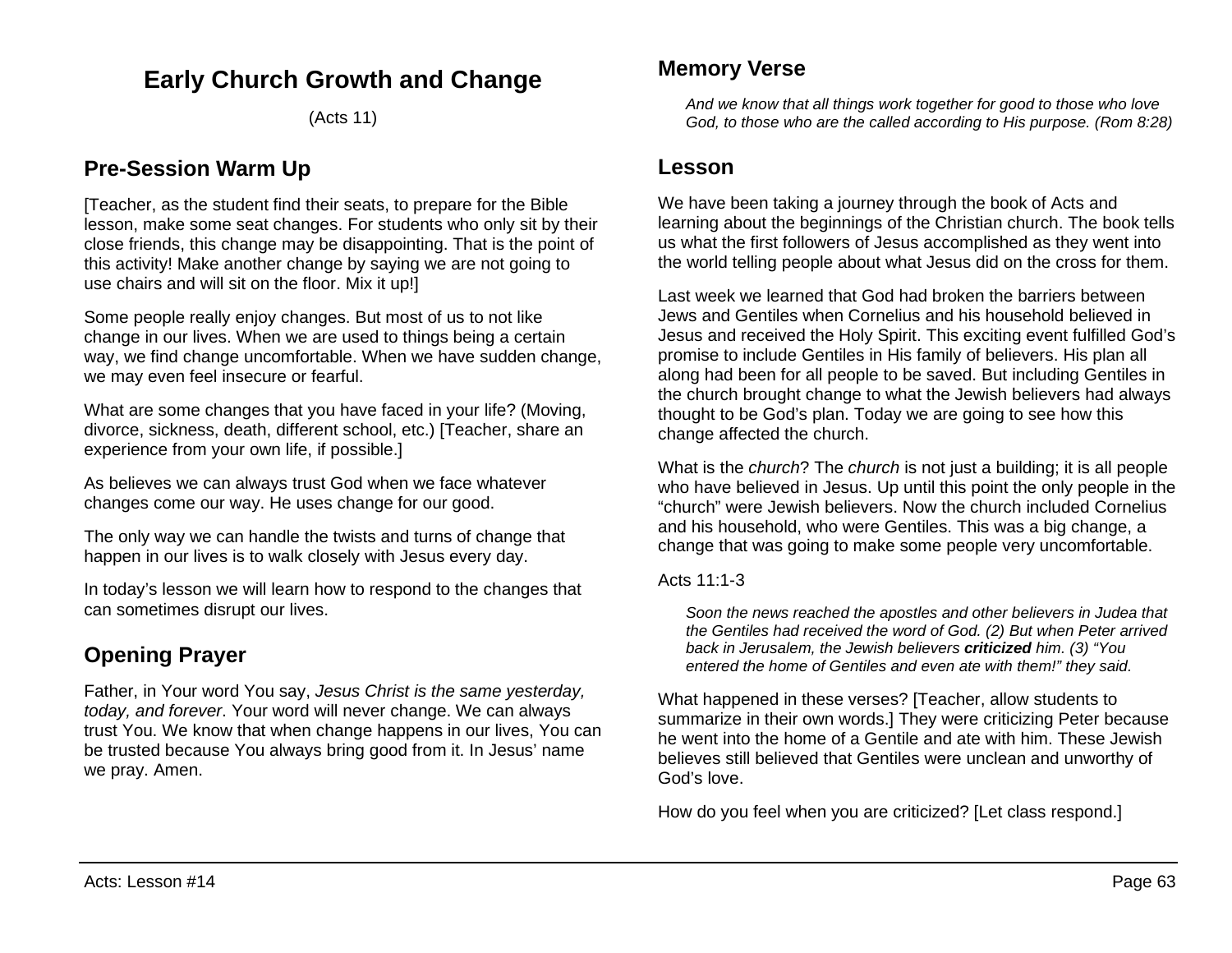Peter gives us a great example of how to respond to people when they criticize us. Because Peter was filled with the power of the Holy Spirit, he didn't try to defend himself or argue with anyone, he simply explained God's plan to these people.

He told the people that Cornelius and his whole household received the power of the Holy Spirit just like they had.

#### Acts 11:17

*And since God gave these Gentiles the same gift he gave us when we believed in the Lord Jesus Christ, who was I to stand in God's way?"*

Peter knew God at work in the hearts of the Gentiles. But these Jewish believers had just been given a big change in their way of thinking. They had been brought up to believe that Gentiles were inferior—subhuman!

The Jews wanted to please God and had made up extra rules to help keep themselves pure and holy. They were the ones that had made up the rule to not associate with Gentiles. God never told the Jews not to eat with the Gentiles or go into their homes. Now, these Jewish believers were faced with a major change in their way of thinking. They could either accept Peter's message as from God or they could reject it as something Peter made up on his own.

#### Acts 11:18

*When the others heard this, they stopped objecting and began praising God. They said, "We can see that God has also given the Gentiles the privilege of repenting of their sins and receiving eternal life."*

When the people heard Peter explain God's plan to save the Gentiles, they understood and were in agreement with him and they stopped objecting and began praising God.

They accepted Peter's explanation and gave God praise because He was allowing the Gentiles to be saved and to become part of the family of God.

Let's see what kind of results came about when the Jewish believers accepted the Gentiles as brothers and sisters in God's family.

#### Acts 11:21

*The power of the Lord was with them, and a large number of these Gentiles believed and turned to the Lord.*

God was at work and the Good News was being spread into many different places. More and more people were being saved because now even the Gentiles were believing in Jesus and receiving the Holy Spirit.

When the news that many Gentiles were becoming believers in Antioch reached the church in Jerusalem, they sent Barnabas to visit the new believers.

#### Acts 11:22-24

*When the church at Jerusalem heard what had happened, they sent Barnabas to Antioch. (23) When he arrived and saw this evidence of God's blessing, he was filled with joy, and he encouraged the believers to stay true to the Lord. (24) Barnabas was a good man, full of the Holy Spirit and strong in faith. And many people were brought to the Lord.*

We were first introduced to Barnabas in chapter 4 and in chapter 9. What do you remember about Barnabas? (He was an encourager.) Barnabas encouraged these new believes to remain faithful to the Lord with all their hearts.

Because so many people were coming into the church, Barnabas decided to go to Tarsus to get Saul, a man that God had greatly changed.

#### Acts 11:25

*Then Barnabas went on to Tarsus to look for Saul.*

Remember, Saul had been a persecutor of Christians, but God changed his heart. He was now a powerful preacher of "the way".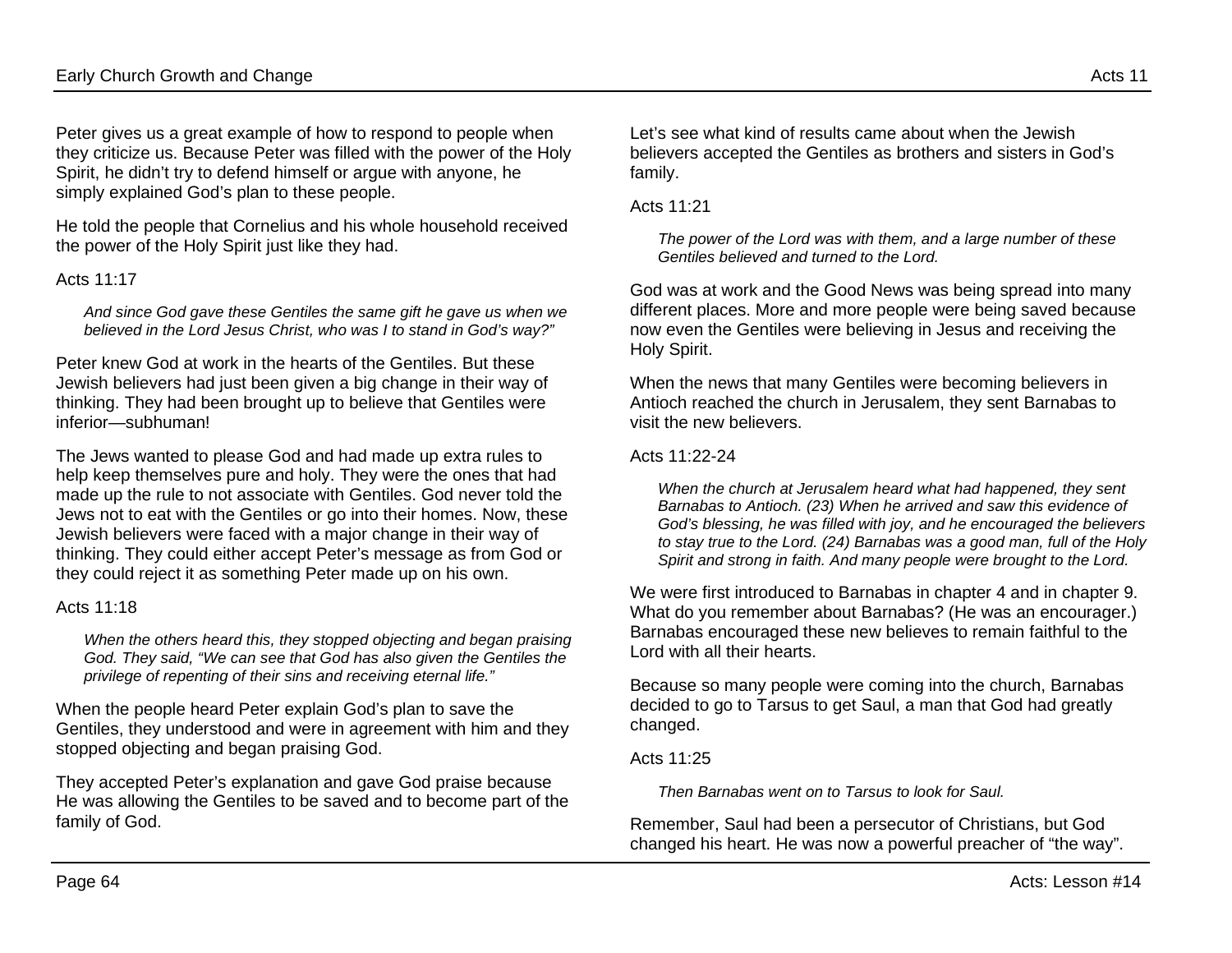#### Acts 11:26

*When he found him, he brought him back to Antioch. Both of them stayed there with the church for a full year, teaching large crowds of people. (It was at Antioch that the believers were first called Christians.)*

Barnabas and Saul stayed in Antioch for a year, teaching a large number of people.

Notice what the believers were called at the Antioch church; Christians! This was meant to be an insulting term at first. But in time, the believers accepted it as an honor.

The Church was about to experience some more change.

#### Acts 11:27-28

*During this time some prophets traveled from Jerusalem to Antioch. (28) One of them named Agabus stood up in one of the meetings and predicted by the Spirit that a great famine was coming upon the entire Roman world. (This was fulfilled during the reign of Claudius.)*

A prophet named Agabus came from Jerusalem to Antioch. The Holy Spirit spoke through him and told the believers that a severe famine was going to spread over the entire Roman world. Famine would definitely bring change to the lives of all who were affected.

What do you think you would feel like if you found out that there was going to be a famine?

This change that was coming gave the believers living in Antioch an opportunity to trust God and be used by Him to help other believers.

#### Acts 11:29-30

*So the believers in Antioch decided to send relief to the brothers and sisters in Judea, everyone giving as much as they could. (30) This they did, entrusting their gifts to Barnabas and Saul to take to the elders of the church in Jerusalem.*

In this lesson today we were given some very good examples of how we can respond when change occurs in our lives.

If we are believers, we can trust God to use the change for good. We don't have to be afraid of change, but we can see it as an opportunity to grow deeper in our walk with Jesus. As we trust Him more, we learn to live our lives to please God.

If you are not a believer, the change you need to make in your life is to turn from your sins and believe that Jesus died on the cross for your sins, was buried and raised from the dead three days later. When you place your faith in Jesus, God changes you and makes you a new creation. You will have the Holy Spirit living in your heart and He will enable you to follow the examples we learned about in today's lesson.

## **CLOSING PRAYER**

Father, we want to handle change in our lives with grace, knowing that you allow us to go through trials in our lives to bring about change in our way of thinking. You always have the best in mind for us. Forgive us when we kick against the changes you bring about. Help us to embrace them as part of your will for our lives. In Jesus' name we pray. Amen.

# **LEARNING ACTIVITIES**

### **GAME CENTER**

Use the following questions in a game or discussion: